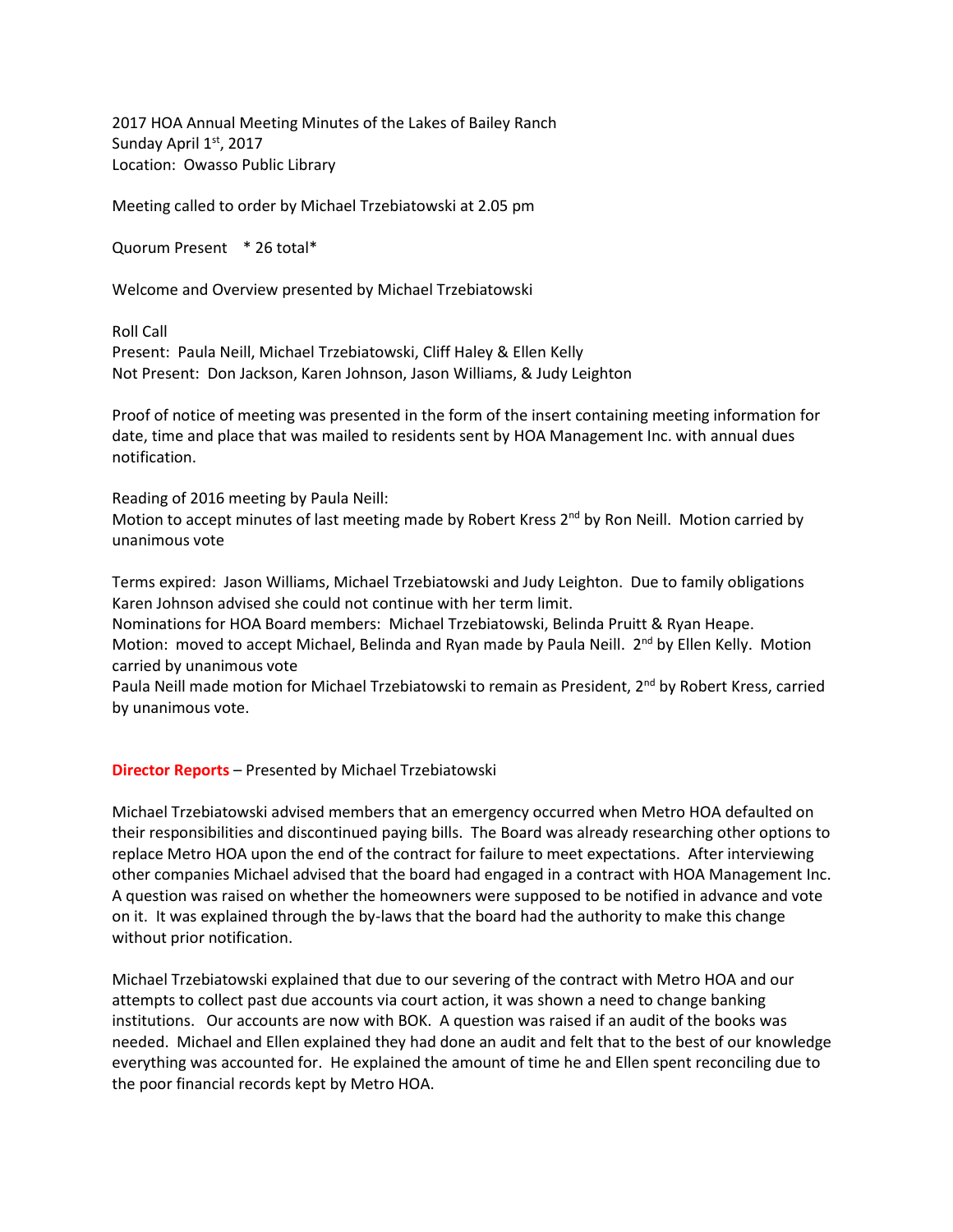Kim was introduced to the group and explained their roles and gave out business cards to anyone that wanted it. She advised the homeowners they took their direction from the board. She told the members they could contact them at any time to see any records, however, if a copy was wanted there would be a charge for it.

Ellen Kelly explained our process on delinquent accounts. After thorough review 10 accounts greater than \$500 behind were given demand letters notifying we would take to small claims court. All but 1 was paid. Ellen represented us in court and resolved the final account. We are now only 4 accounts still in arrears but less than the \$500 limit set.

Projects Completed:

- Erosion on North Pond was repaired and the overflow of the Center Pond was repaired. Additional money was spent on clearing out inflow of North Pond
- $\bullet$  A 2<sup>nd</sup> circulator for the Center Pond was installed and the Pond was restocked by ProAquatics
- City of Owasso has begun the clean out of the inflow ditches for the North Entrance.

2017/18 Budget and Financials presented by Michael Trzebiatowski.

Budget: Income \$57,989, Expenses \$44,599, excess \$13,390 Cash Flow: \$34,000 in the cash account \$40,000 in the reserve account Motion: moved to accept by Ron Neill.. 2<sup>nd</sup> by Cliff Haley... Motion carried by unanimous vote.

## **New Business:**

- Michael Trzebiatowski advised members the Board had rebid the landscaping company and had entered into a contract with another lawn company. In addition this company will winterize our sprinkler system.
- Report from Pond Committee Chair Paula Neill. Informed members bids were received for additional clean out of the North and South Ponds. \$6,500 for the North Pond where the city stopped their clean out and additional sprucing of the inflow area. \$6,800 was for 4 areas that needed dirt, cat-tails rock and felt repair on the South Pond. There was a discussion on fountains for the Ponds vs the circulator.
	- o Motion made by Dennis Summers to complete both Ponds, Motion made to table by Robert Kress and 2<sup>nd</sup> by David Hottel. Motion passed by majority vote.
- Michael Trzebiatowski discussed with the members the 3 quotes given for the new fence for the addition. Each bid was discussed at length with the members. It was decided a committee would be formed to bring to the board new bids of equal requirements wanted by the committee. It was discussed and agreed after the bids were complete a special meeting would be called for the homeowners to decide on doing all the fence this year or half the fence this year or wait and collect more dues to redo the fence next year.
	- o David Hottel and Robert Kress agreed to be on the Fence Committee.
	- o Committee to bring bids to the Board within 30 days.
	- $\circ$  HOA Management will send out notifications of the special called meeting and signs will be posted at the entrances to advise all homeowners.